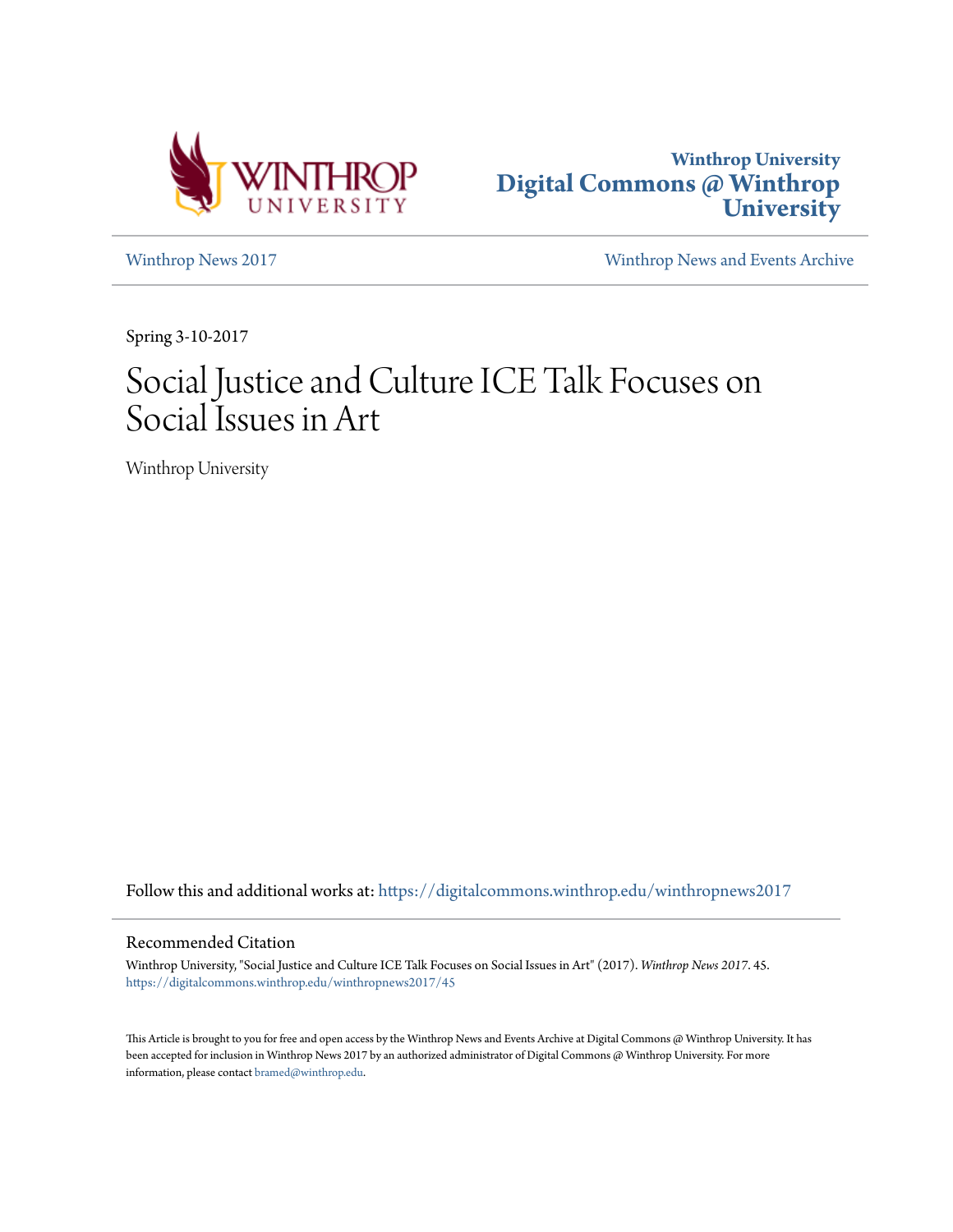

**AFFAIRS ATHLETICS GIVING**

03/10/2017

```
ABOUT ADMISSIONS & AID ACADEMICS STUDENT
```
**O** SHARE

「验費」

All News

Archives

RSS News Feeds

Winthrop in the News

# **Social Justice and Culture ICE Talk Focuses on Social Issues in Art**

## **Quick Facts**

 $\blacksquare$  The talk, as part of the next round of the Innovate, Create, Engage (ICE) program lecture series, will take place in 119 Rutledge Building at 7 p.m. and is free and open to the public. The talk is an approved cultural event.



Leonie Hodkevitch

ROCK HILL, SOUTH CAROLINA – Winthrop University and the Knowledge Park Innovation Center continue to spark conversations about creativity, community, entrepreneurship and engagement with a special presentation on March 30. The talk, as part of the next round of the **Innovate, Create, Engage (ICE)** program lecture series, will take place in 119 Rutledge Building at 7 p.m. and is free and open to the public. The talk is an approved cultural event.

The talk will feature **Leonie Hodkevitch**, social and cultural anthropologist from Vienna, Austria. Hodkevitch will speak on **"Social Justice and Culture,"** especially as it relates to artists and other cultural players. She will explore why and how artists can contribute to creating social justice through art and other cultural projects.

"Social justice is the prerequisite for peace, prosperity and cultural blossoming; in our troubled times, it has developed to be an urgent necessity," Hodkevitch said. "Consequently, the expectation that cultural projects should contribute to social justice through diversity, inclusion and equity has long gone beyond social projects and concerns a wide variety of art and cultural projects."

Hodkevitch was born in Sofia, Bulgaria, and raised in Vienna, Austria. She earned her masters' degrees in social and cultural anthropology and romance studies. Hodkevitch's fascination and commitment for cultures led to founding Clearly Culture, a nongovernmental organization that pursues inclusion through innovative educational programs with municipalities and ministries. Hodkevitch is the director of the cultural management postgraduate course at the University of Vienna and on the jury of experts for the European Union's cultural funding. She teaches cultural management and intercultural relationships for distinguished universities across Europe. Hodkevitch is the author of the short stories "SALTY" and the novel "Stadlbauer."

The ICE program is modeled after Microsoft's popular TED (Technology, Entertainment, and Design) talks, in which experts from multiple fields share their ideas through brief powerful talks. Funding for the project was secured through a grant from the S.C. Department of Commerce for the Knowledge Park Innovation Center, submitted by the city of Rock Hill Economic Development Corporation in